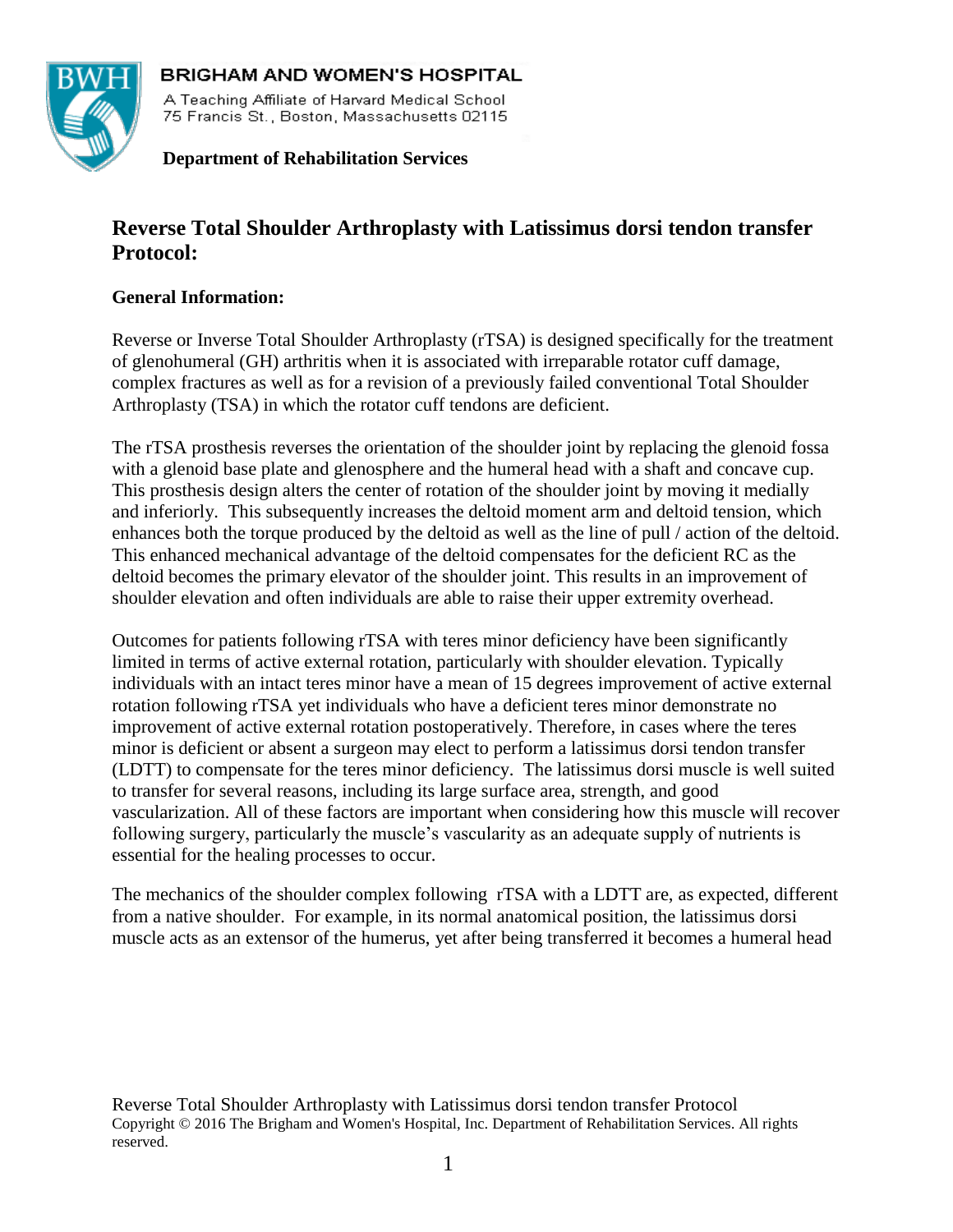A Teaching Affiliate of Harvard Medical School 75 Francis St., Boston, Massachusetts 02115

### **Department of Rehabilitation Services**

stabilizer creating an external rotation moment around the rTSA components. This conversion to a humeral head stabilizer and external rotator is important as it now allows the joint to function more efficiently as it compensates for the actions of the deficient teres minor. The biomechanics of the postoperative shoulder allow for more effective action of the deltoid, which is important during various daily activities that incorporate elevation and abduction movements.

The rotator cuff is absent with the rTSA and LDTT; therefore, the rehabilitation for a patient following the rTSA and LDTT is different than the rehabilitation following a traditional TSA. The surgeon, physical therapist and patient need to take this into consideration when establishing the postoperative treatment plan. Important rehabilitation management concepts to consider for a postoperative physical therapy rTSA and LDTT program are:

- Joint protection: There is a higher risk of shoulder dislocation following rTSA and LDTT when compared to a conventional TSA.
	- o Patients following a rTSA with LDTT do not dislocate with the arm in abduction and external rotation. They will typically dislocate with the arm in internal rotation and adduction in conjunction with extension. For example, tucking in a shirt or performing bathroom / personnel hygiene with the operative arm is a dangerous activity particularly in the immediate peri-operative phase.
	- o Avoidance of shoulder extension beyond neutral with the combination of shoulder adduction and internal rotation for a minimum of 12 weeks postoperatively.
	- o It is important to avoid over stretching or putting excessive tension on the healing transferred latissimus dorsi tendon. No aggressive internal rotation, flexion, or adduction is advised.
- Deltoid function: Stability and mobility of the shoulder joint is now dependent upon the deltoid and periscapular musculature. This concept becomes the foundation for the postoperative physical therapy management for a patient following rTSA with LDTT.
- Function: As with a conventional TSA, maximize overall upper extremity function, while respecting soft tissue constraints.
	- ROM: Expectation for range of motion gains should be set on a case-by-case basis depending upon underlying pathology. Normal/full active range of motion of the shoulder joint following rTSA with a LDTT is not expected.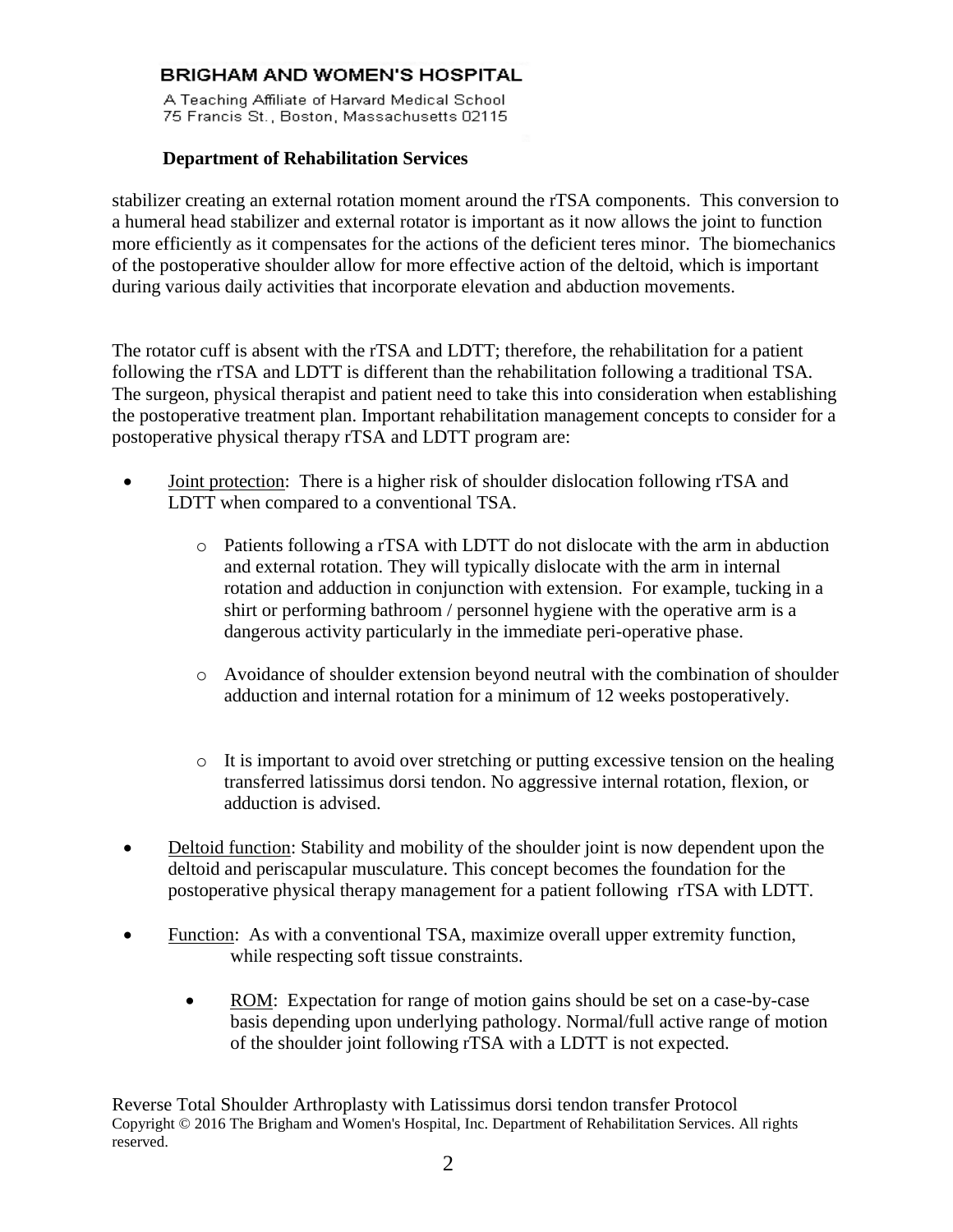A Teaching Affiliate of Harvard Medical School 75 Francis St., Boston, Massachusetts 02115

#### **Department of Rehabilitation Services**

Figure 1. Anterior Posterior radiograph (A) and illustration (B) of a left shoulder with rotator cuff arthropathy. The superiorly migrated humeral head indicates rotator cuff deficiency.



Figure 2. Reverse Total Shoulder Arthroplasty Components (Zimmer, Warsaw, IN). The prosthesis has 5 parts: the glenoid base, the glenosphere, a polyethylene cup, humeral neck, and the humeral stem.



Figure 3. Anterior Posterior radiography of a right shoulder (A) and an illustration of a left shoulder (B) after reverse total shoulder arthroplasty.



![](_page_2_Picture_9.jpeg)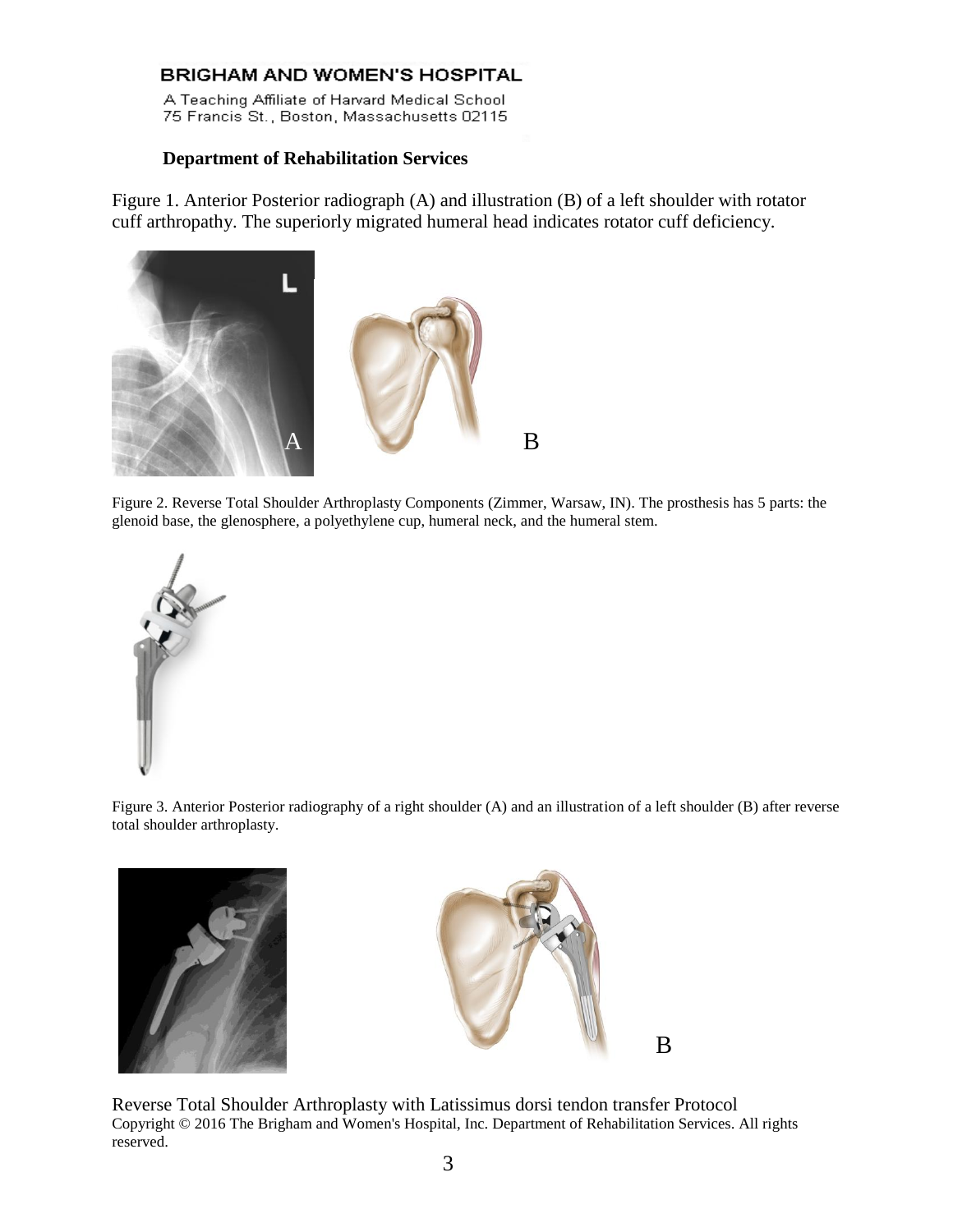A Teaching Affiliate of Harvard Medical School 75 Francis St., Boston, Massachusetts 02115

#### **Department of Rehabilitation Services**

#### **Reverse Total Shoulder Arthroplasty with Latissimus Dorsi Tendon Transfer Protocol:**

The intent of this protocol is to provide the physical therapist with a guideline/treatment protocol for the postoperative rehabilitation management for a patient who has undergone a Reverse Total Shoulder Arthroplasty (rTSA) with lastissimus dorsi tendon transfer (LDTT). It is by no means intended to be a substitute for a physical therapist's clinical decision making and should be based on the individual patient's physical exam/findings, progress, and/or the presence of postoperative complications. If the physical therapist requires assistance in the progression of a postoperative patient who has had rTSA and LDTT the therapist should consult with the referring surgeon.

The **scapular plane** is defined as the shoulder positioned in 30 degrees of abduction and forward flexion with neutral rotation. ROM performed in the scapular plane should enable appropriate shoulder joint alignment.

#### Shoulder Dislocation Precautions:

- **No shoulder motion behind the patient's back. (NO combined shoulder adduction, internal rotation, and extension.)**
- **No glenohumeral (GH) extension beyond neutral.**

**\***Precautions should be implemented for 12 weeks postoperatively unless the surgeon specifically advises patient or therapist differently.

Surgical Considerations**:**

- The surgical approach needs to be considered when devising the postoperative plan of care.
- Traditionally rTSA with LDTT procedure is performed via a typical lengthened deltopectoral approach, which minimizes surgical trauma to the anterior deltoid and exposes the latissimus dorsi tendon. The latissimus dorsi tendon is identified, after releasing the pectoralis major tendon while protecting the radial and axillary nerve. The latissimus dorsi is then mobilized and pulled around the posterior aspect of the humeral head and attached to the greater tuberosity region of the humerus.
- The start of this protocol is typically delayed 2-4 weeks following rTSA with LDTT in a revision situation and/or in the presence of poor bone stock based on the surgeon's assessment of the integrity of the surgical repair.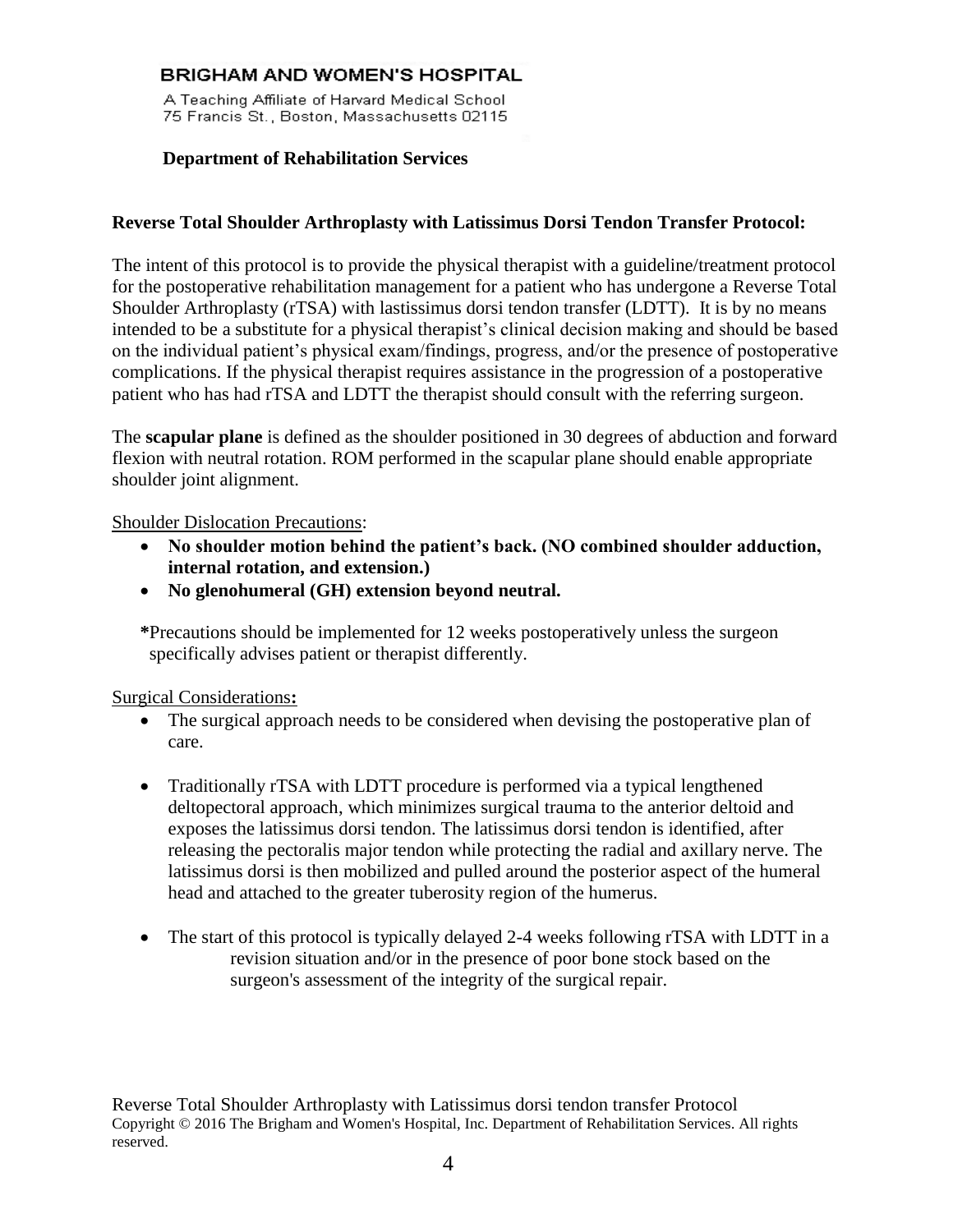A Teaching Affiliate of Harvard Medical School 75 Francis St., Boston, Massachusetts 02115

### **Department of Rehabilitation Services**

### **\*Progression of phases is based on clinical criteria and timeframes as appropriate.**

## **Phase I – Immediate Post Surgical Phase/Joint Protection (Day 1-6 weeks):**

#### Phase I ADL's

- Avoid all activities using operative upper extremity for first 4 weeks except for those done with the physical therapist.
- Clothing: Oversized button down shirts, women should avoid wearing bras for the first 4wks

Goals:

- Patient and family independent with:
	- o Joint protection
	- o Assisting with putting on/taking off gunslinger or ER slingand clothing
	- o Cryotherapy
- Promote healing of soft tissue / maintain the integrity of the replaced joint and transferred tendon.
- Restore active range of motion (AROM) of elbow/wrist/hand.
- Independent with bed mobility, transfers and ambulation or as per pre-admission status. (NWB for this extremity)

Phase I Precautions:

- Patient is immobilized in an at least neutral to 15 degrees of external rotation in the plane of the scapula to keep the transferred tendon in a shortened protected position to enhance healing. They is either done with a gunslinger or an external rotation sling, per MD recommendation.
- While lying supine, the distal humerus/ elbow should be supported by a pillow or towel roll to avoid shoulder extension. Patients should be advised to "always be able to visualize their elbow while lying supine."
- No shoulder AROM or passive range of motion (PROM).
- No lifting of objects with operative extremity.
- No supporting of body weight with involved extremity.
- Keep incision clean and dry (no soaking/wetting for 2 weeks); No whirlpool, Jacuzzi, ocean/lake wading for 4 weeks.

### **Acute Care Therapy (Day 1 to 4):**

- Active/Active Assisted ROM (A/AAROM) of cervical spine, elbow, wrist, and hand.
- Begin periscapular sub-maximal pain-free isometrics in the scapular plane.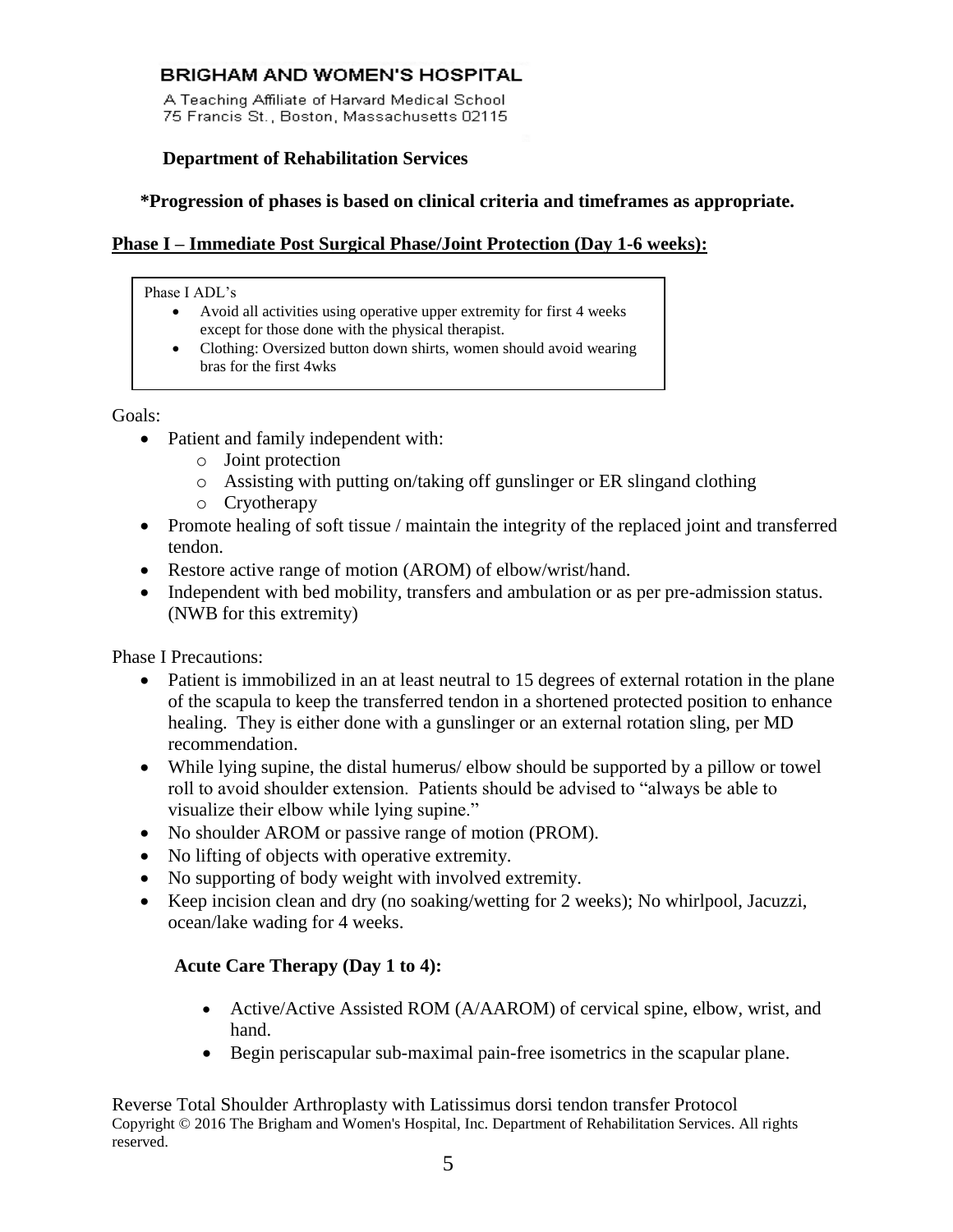A Teaching Affiliate of Harvard Medical School 75 Francis St., Boston, Massachusetts 02115

### **Department of Rehabilitation Services**

- Continuous cryotherapy for first 72 hours postoperatively, then frequent application (4-5) times a day for about 20 minutes).
- Insure patient is independent in bed mobility, transfers and ambulation
- Insure proper gunslinger fit/alignment/ use.
- Instruct patient in proper positioning, posture, initial home exercise program.
- Provide patient/ family with written home program including exercises and protocol information.

### **Day 5 to 28:**

- Patient continues all exercises as above at home.
- Frequent (4-5 times a day for about 20 minutes) cryotherapy.

### **4 Weeks to 6 Weeks:**

- Patient typically begins formal outpatient physical therapy.
- Progress exercises listed above.
- Begin sub-maximal pain-free deltoid isometrics in scapular plane (avoid shoulder extension when isolating posterior deltoid.)
- Begin shoulder PROM:
	- o Forward flexion and elevation in the scapular plane in supine to 120 degrees as tolerated.
	- o NO IR PROM at this time.
	- o ER in scapular plane to tolerance, respecting soft tissue constraints (typically 30- 40 degrees of ER).
- Continue frequent cryotherapy.

Criteria for progression to the next phase (Phase II):

- Tolerates shoulder PROM and deltoid isometrics; and AROM program for elbow, wrist, and hand.
- Patient demonstrates the ability to isometrically activate all components of the deltoid and periscapular musculature in the scapular plane.

### **Phase II –Active Range of Motion / Early Strengthening Phase (Week 6 to 12):**

#### Phase II ADL's

- Independent dressing and showering below 90deg shoulder elevation and with upper extremity in front of patient.
- Use caution to prevent jerking motions when don/doffing clothing.
- Use of operative arm to eat/drink and perform light activities.
- No lifting of objects more than 2-3 pounds with operative upper extremity.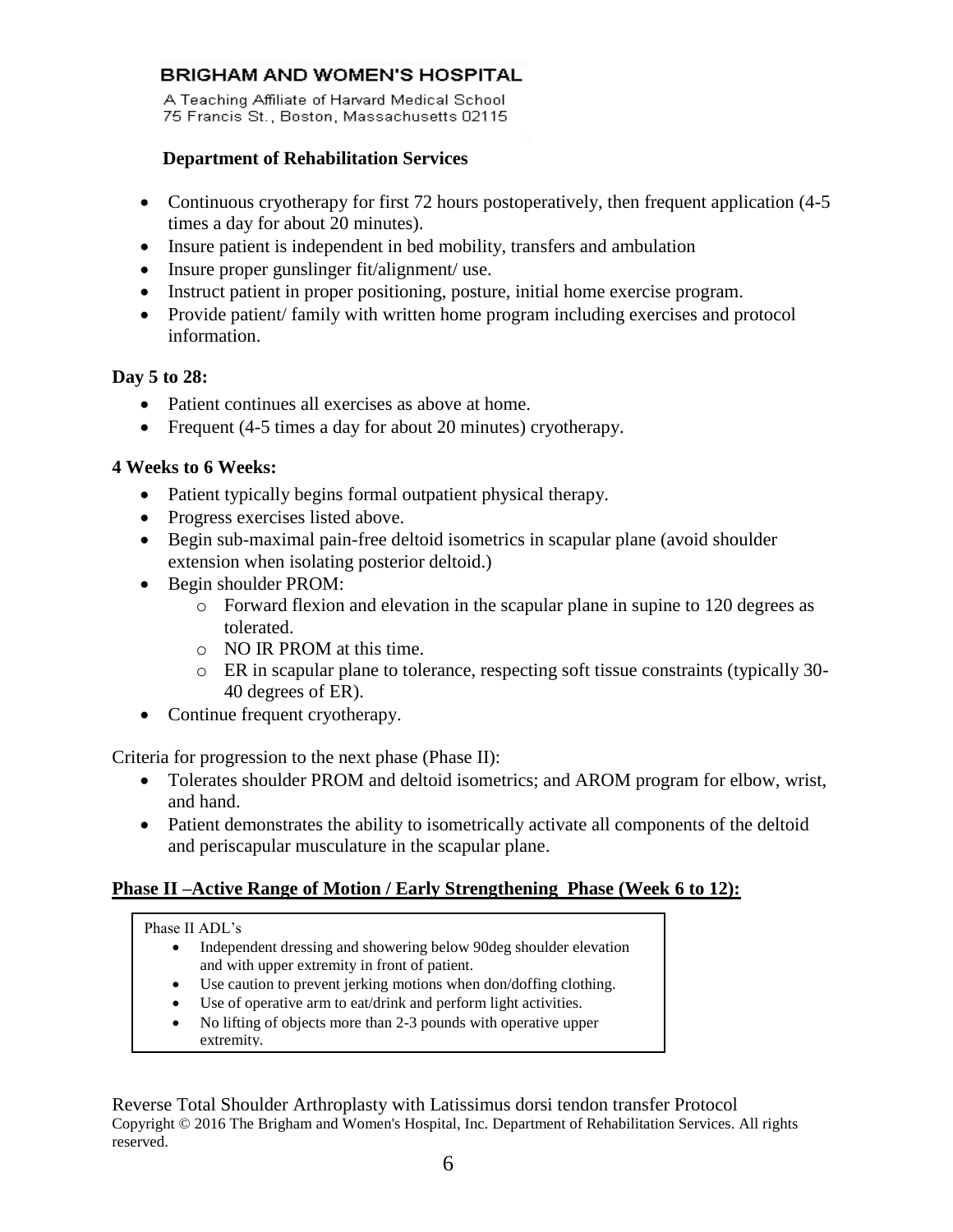A Teaching Affiliate of Harvard Medical School 75 Francis St., Boston, Massachusetts 02115

### **Department of Rehabilitation Services**

### Goals:

- Continue progression of PROM (full PROM is not expected).
- Gradually restore AROM.
- Facilitate latissimus dorsi to function as a humeral head stabilizer and external rotator.
- Control pain and inflammation.
- Allow continued healing of soft tissue / do not overstress healing tissue.
- Re-establish dynamic shoulder and scapular stability.

Precautions:

- If the patient was in a gunslinger they are weaned out of it into and ER sling at post-op week # 6. Goal is to be weaned out of sling by post-op week # 8 if adequate shoulder motor control (i.e. negative ER lag sign and the ability to actively elevate shoulder at least 50 degrees without pain.)
- No forced shoulder ROM
- Restrict lifting of objects to no heavier than a coffee cup.
- No supporting of body weight by involved upper extremity.

### **Week 6 to Week 8:**

- Continue with PROM program.
	- o At 6 weeks post op start PROM IR to tolerance (not to exceed 30 degrees) in the scapular plane.
- Begin Active assisted range of motion (AAROM) and AROM (Begin in supine and sidelying then progress to antigravity positions as appropriate)
	- Forward Flexion (lawn chair progression) \*
	- Forward elevation \*
	- External Rotation \*
	- Internal Rotation

### **\*Use of a biofeedback is helpful for visual and auditory feedback to reeducate the Latissimus muscle to function as an external rotator. Neuromuscular electrical stimulation (NMES) is useful to assist in muscular recruitment as well.**

- Initiate gentle scapulothoracic rhythmic stabilization and alternating isometrics in supine as appropriate. Begin gentle periscapular and deltoid sub-maximal pain free isotonic strengthening exercises, typically toward the end of the  $8<sup>th</sup>$  week.
- Progress strengthening of elbow, wrist, and hand.
- Gentle glenohumeral and scapulothoracic joint mobilizations as indicated (Grade I and II).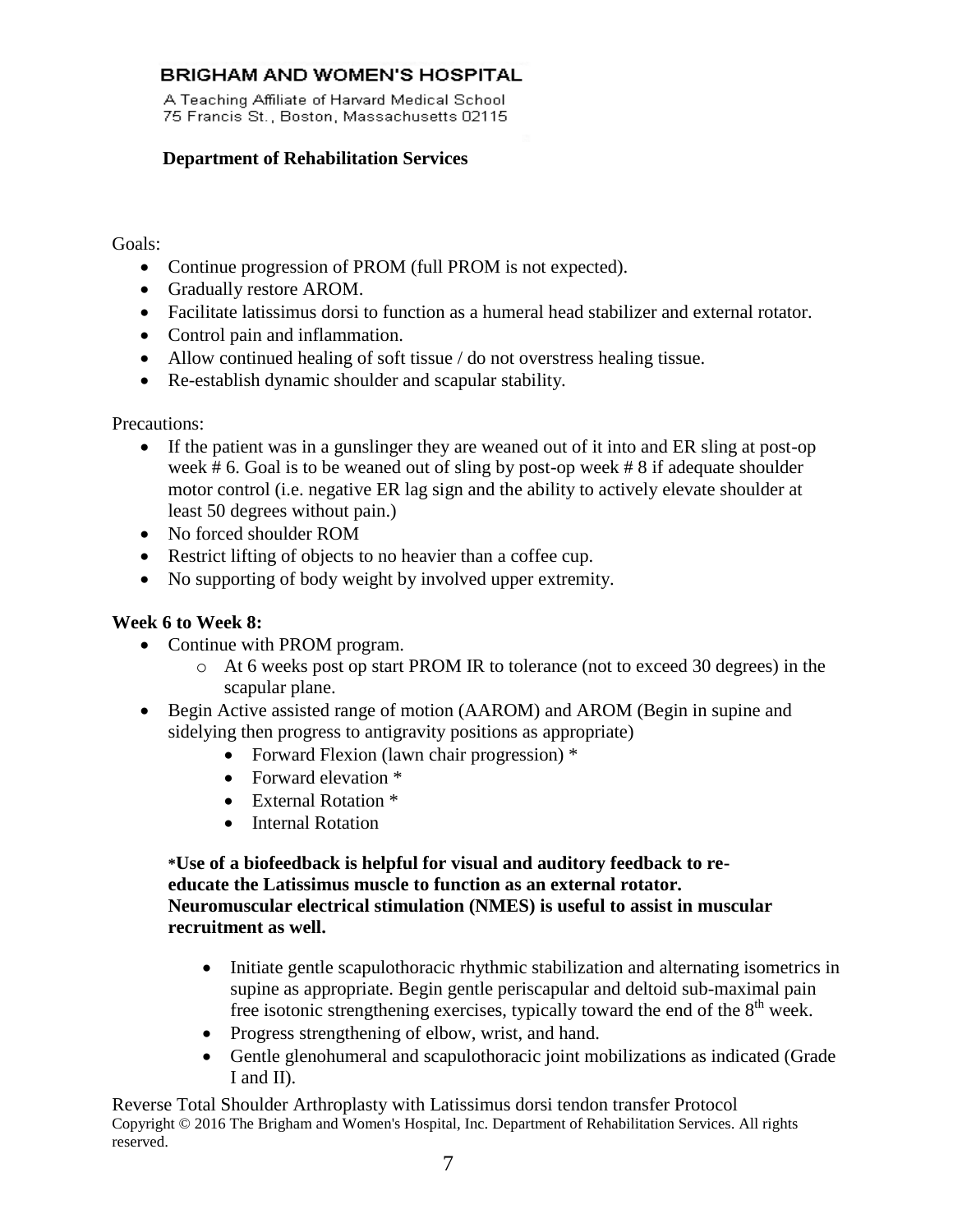A Teaching Affiliate of Harvard Medical School 75 Francis St., Boston, Massachusetts 02115

### **Department of Rehabilitation Services**

- Continue use of cryotherapy as needed.
- Patient may begin to use hand of operative extremity for feeding and light activities of daily living including dressing, washing.

### **Week 9 to Week 12:**

- Continue with above exercises and functional activity progression.
- Begin AROM supine forward flexion and elevation in the plane of the scapula with light weights (1-3lbs. or .5-1.4 kg) at varying degrees of trunk elevation as appropriate. (i.e. supine lawn chair progression with progression to sitting/standing).
- Progress to gentle glenohumeral IR and ER isometric and isotonic strengthening exercises in sidelying position with light weight (1-3lbs or .5-1.4kg) and/or with light resistance resistive bands or sport cords.

Criteria for progression to the next phase (Phase III):

- Improving function of shoulder.
- Patient demonstrates the ability to isotonically activate all components of the deltoid and periscapular musculature and is gaining strength.

### **Phase III – Moderate strengthening (Week 12 +)**

Phase III ADL's

- Independent with all ADL's including dressing, showering, eating.
- Return to light to moderate activities below shoulder height as tolerated.
- No lifting of objects with more than 5 pounds with operative extremity.

Goals:

- Enhance functional use of operative extremity and advance functional activities.
- Enhance shoulder mechanics, muscular strength and endurance.

Precautions:

- No lifting of objects heavier than 2.7 kg (6 lbs) with the operative upper extremity below chest height
- No sudden lifting or pushing activities.

### **Week 12 to Week 16:**

- Continue with the previous program as indicated.
- Progress to gentle resisted flexion, elevation in standing as appropriate.